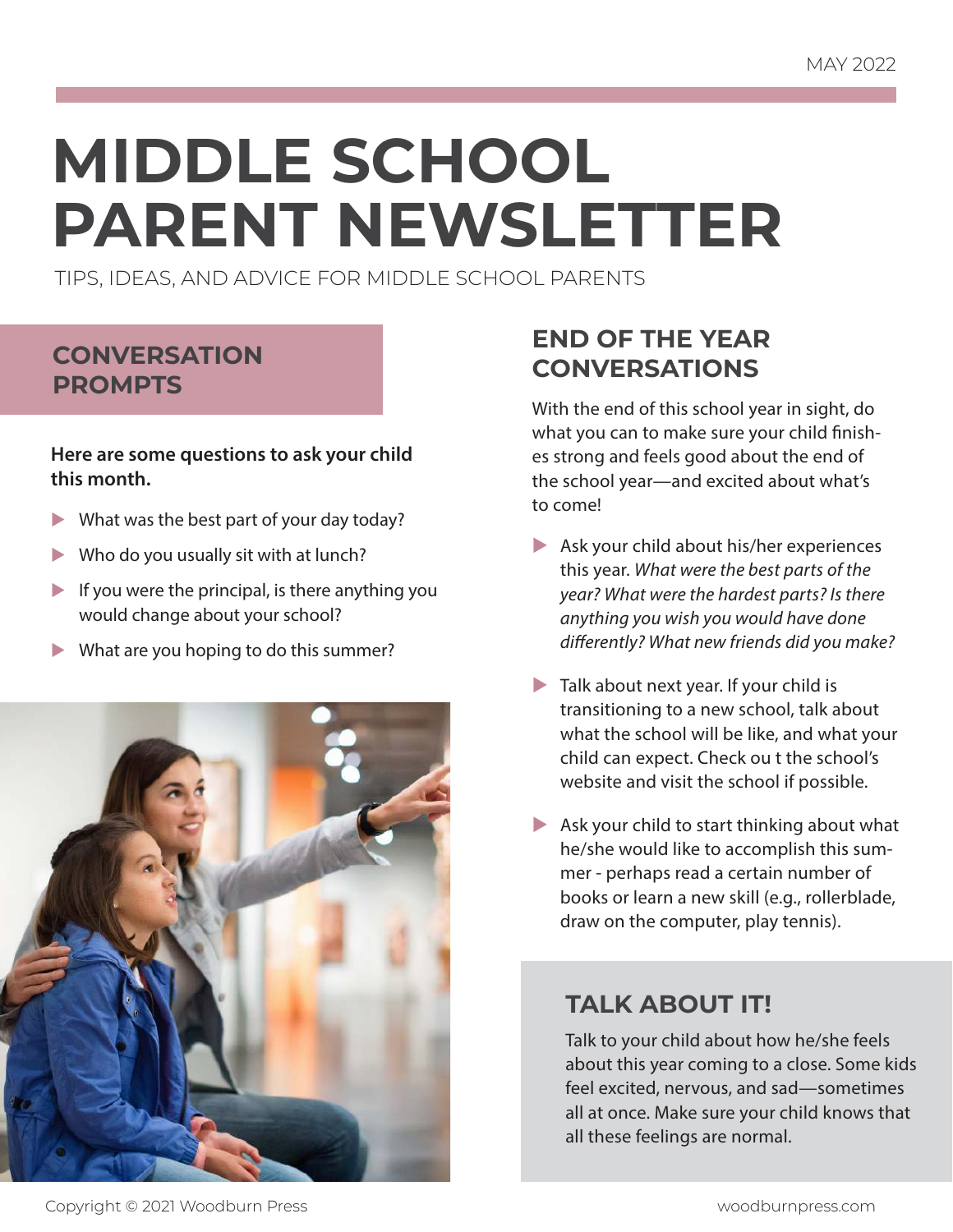## **STAYING ENGAGED IN CLASS**

Toward the end of the school year, student engagement in class (paying attention and participating) can diminish. This can make classes frustrating and unproductive. Here's how you can help.

- $\blacktriangleright$  Talk to your child about the importance of finishing the year strong. If you see your child starting to slack off, monitor his/her homework and grades more closely.
- $\blacktriangleright$  As a way to encourage your child to stay focused on learning, each night at dinner, challenge your child to share two things he/she learned in school that day.
- $\blacktriangleright$  Remind your child to stay engaged and to ask and answer questions in class. Students are much more engaged when they raise their hands often and participate in class discussions. They also find that the time goes a lot faster.

### **EVERYDAY ACTIVE LEARNING**

Active learning is learning that engages a child in the learning process (e.g., exploring personal interests, problem solving, asking and answering questions).

This month's active learning tip is to help your child create a thank you card for one or more of your child's teachers. This is a great opportunity for your child to be creative, practice writing skills, and remember the best parts of the past year.

If your child has a hard time knowing what to write, have him/her to talk about why this is a favorite teacher . Some sentences he/she can use and finish are "The best thing I learned this year was..." and "You're a great teacher because..."

## **USE FREE TIME WISELY**

Encourage your child to use any "free time" during the school day to get started on homework. Students who use class time wisely have much less work to do at home.

## **CONSIDER YOUR CHILD'S BASIC SKILLS**

In middle school, many skills, such as math and writing, build on each other, and students who are behind in these basic skills often struggle in school.

Consider your child's skills and grades in his her/classes. Is he/she working at grade level? Are there some things you should work on over the summer?

If you have any concerns about your child's ability and study skills, talk to your child's teacher about what you can work on over the summer. You want your child to start next year confident and on track.

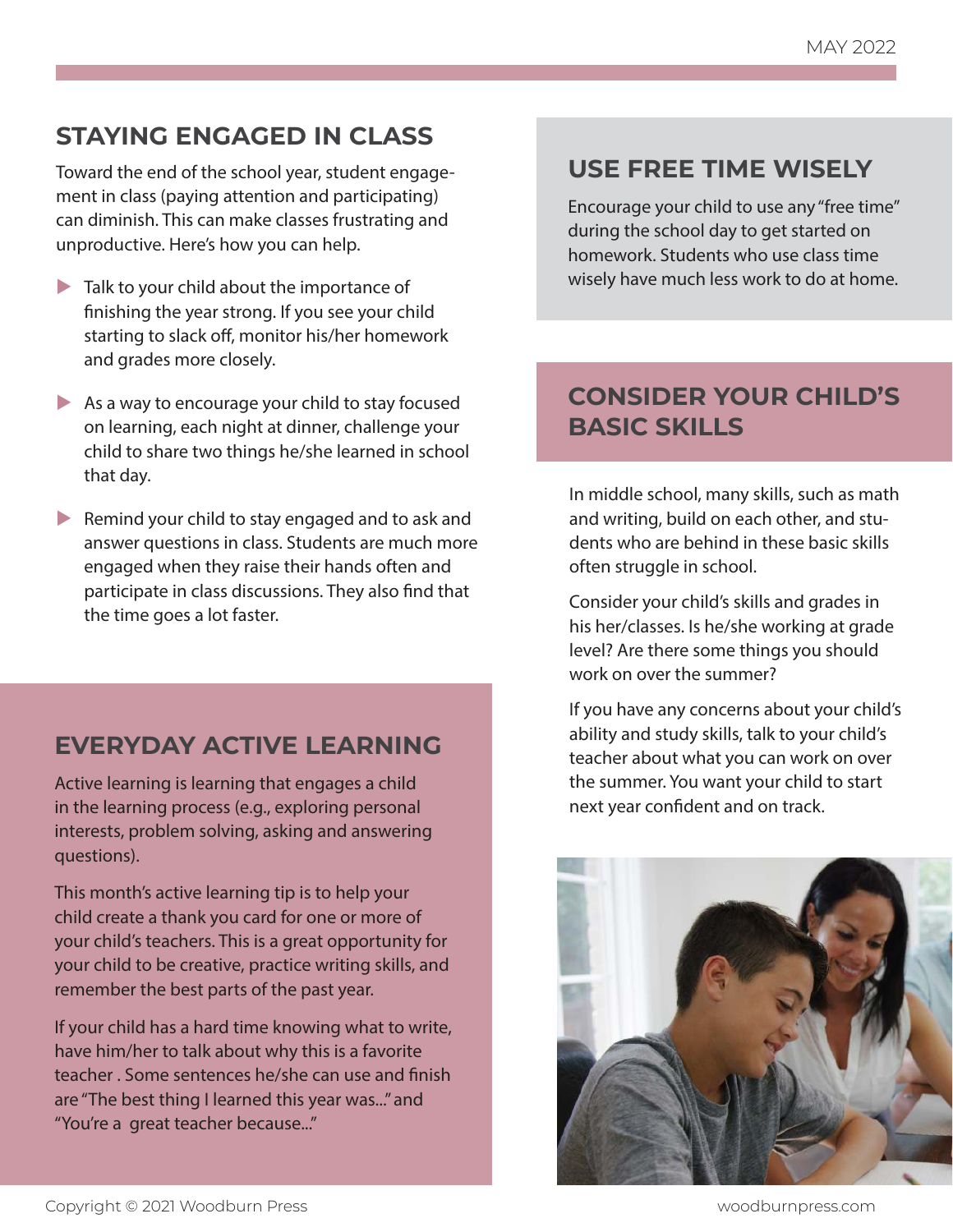## **BEING SMART WITH SCREEN TIME**

As school days wind down and the amount of free time your child has sky rockets, many parents find that an increase in screen time (using a tablet, computer, phone, or TV) sky rockets as well. Here are some tips for making sure your child has a healthy relationship with technology over the summer.

**Keep it about learning.** Your child likely enjoys using technology for entertainment and learning, but without direction from teachers, the learning often falls by the wayside. Look for opportunities to keep it educational, such as restricting technology use to educational games and apps only, or allowing your child to practice writing skills by exchanging emails (with your supervision) with friends and family.

#### **Encourage activity and creativity.**

Rather than passively sitting and watching videos for hours, encourage your child to make his/her own videos on a topic of his/her choice. Your child might narrate instructional videos about building LEGO sets, how to do a particular dance, or do a craft. Send the videos to family and friends, or watch them all together.



## **MAKING SUMMER PLANS**

Middle school students are often too young for a job but too old for playdates or day camps, which means they are often adrift in the summer. Here's how you can help make sure your child gets the most out of the upcoming summer break.

Experts suggest helping your child divide his/her time into three equal categories:

- **Dimenized, productive time**, such as tween-friendly jobs (e.g., mowing lawns, dog walking, babysitting) or summer reading groups at the library.
- **Family time**, such as vacations, day trips, and other family activities.
- **L** Unstructured free time, in which your child chooses how to spend his/her time. This measured freedom is important for helping your child develop independence.

## **MONTHLY CHALLENGE Have a sense of humor**

Middle schoolers are often challenging, but things go a lot smoother if you can both laugh. Tell your child silly jokes, and encourage him/her to do the same. Have family movie nights and take turns choosing comedies to watch.

*"Your children will become who you are, so be who you want them to be." David Bly*